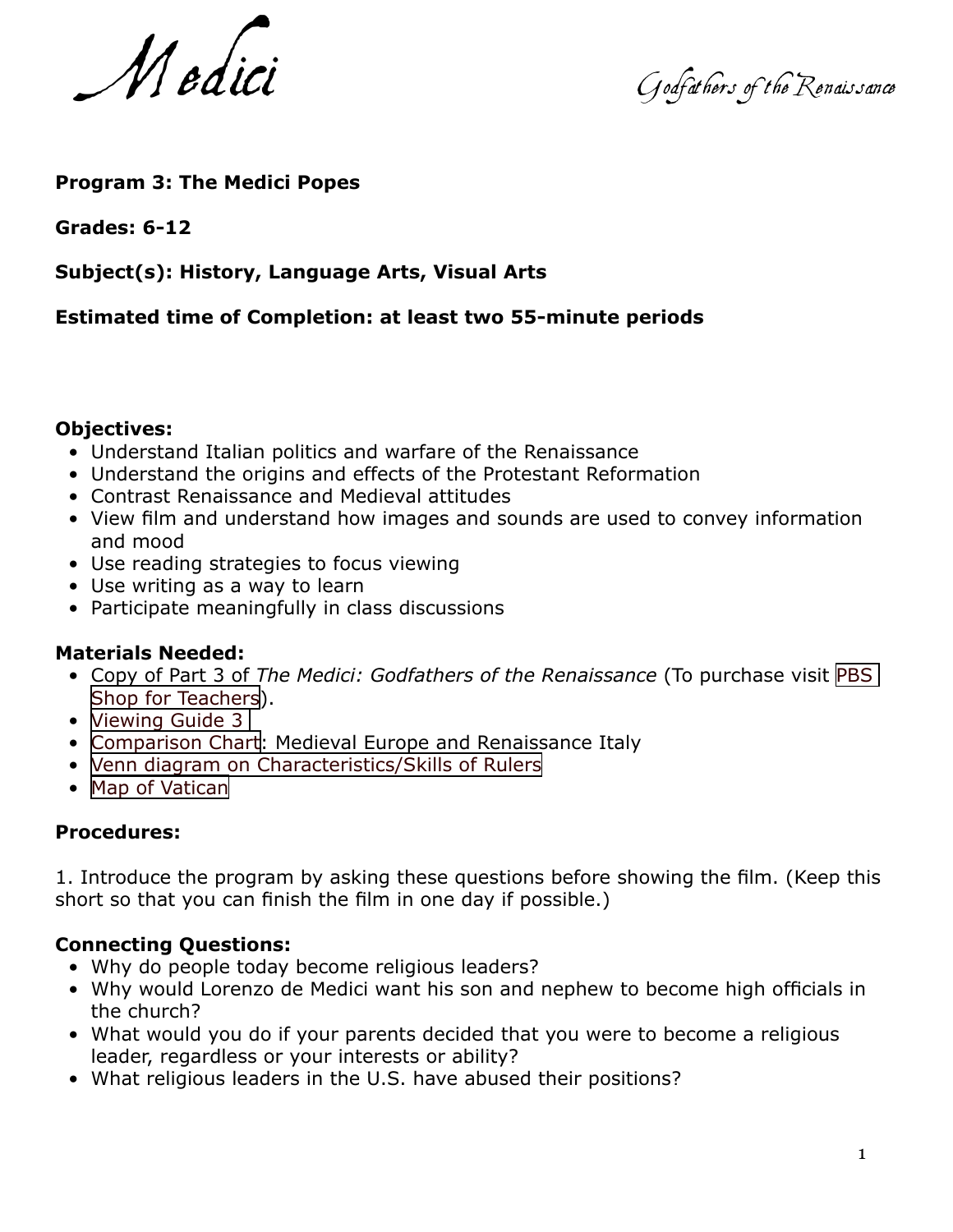Medici Godfathers of the Renaissance

• What would it be like to live in a U.S. in which Congress or president could tell you what religion you had to practice and what you must believe?

## **Focusing Questions:**

- In what ways did the Medici popes continue the family's talent for art patronage? What was different? What effect did art patronage have on the effectiveness of the papacy?
- What mistakes did Popes Leo X and Clemens VII make? What effects did their mistakes have on Florence? The church? Europe?
- How were political decisions made in Italy during the Renaissance? By whom?

4. Show the film. Depending on time constraints, either (a) complete the entire film in one period and have students complete the viewing guide for homework or as they watch the film or (b) break up the film into two parts and discuss the film midway with discussion and completion of the viewing guide at midpoint and at the end.

5. Either in whole class discussion or small discussion groups that report back to the rest of the class or as an individual written assignment, have students answer these closure questions:

# **Closure Questions:**

- Would you answer the focusing questions now?
- What questions do you have?
- How was Niccolo Machiavelli's political handbook, "The Prince", influenced by what was going on in Italy and in his own life?
- What is the connection between Machiavelli and the Medici?
- What have you learned about papal elections during this period?

## **Assessment:**

- 1. Observation of responses to class discussions.
- 2. Written responses to viewing guide, Venn diagram, and closure questions.
- 3. Products created for any extension activities.

# **Extensions and Adaptations:**

- 1. Have students make lists of leadership positions in the U.S. (CEOs, heads of labor unions, facilitators of cooperative learning groups, etc.). Then have students complete a Venn diagram. In one circle put characteristics/skills that people want in a good leader. In the other circle put characteristics/skills that a leader needs to stay in power. In the intersecting sections, put characteristics/skills that are needed both to wield power well and to keep power. Discuss Machiavelli's attitude toward using and keeping power. How has the situation changed today?
- 2. Have students view "A Child's Machiavelli: As If Le Petite Prince were written by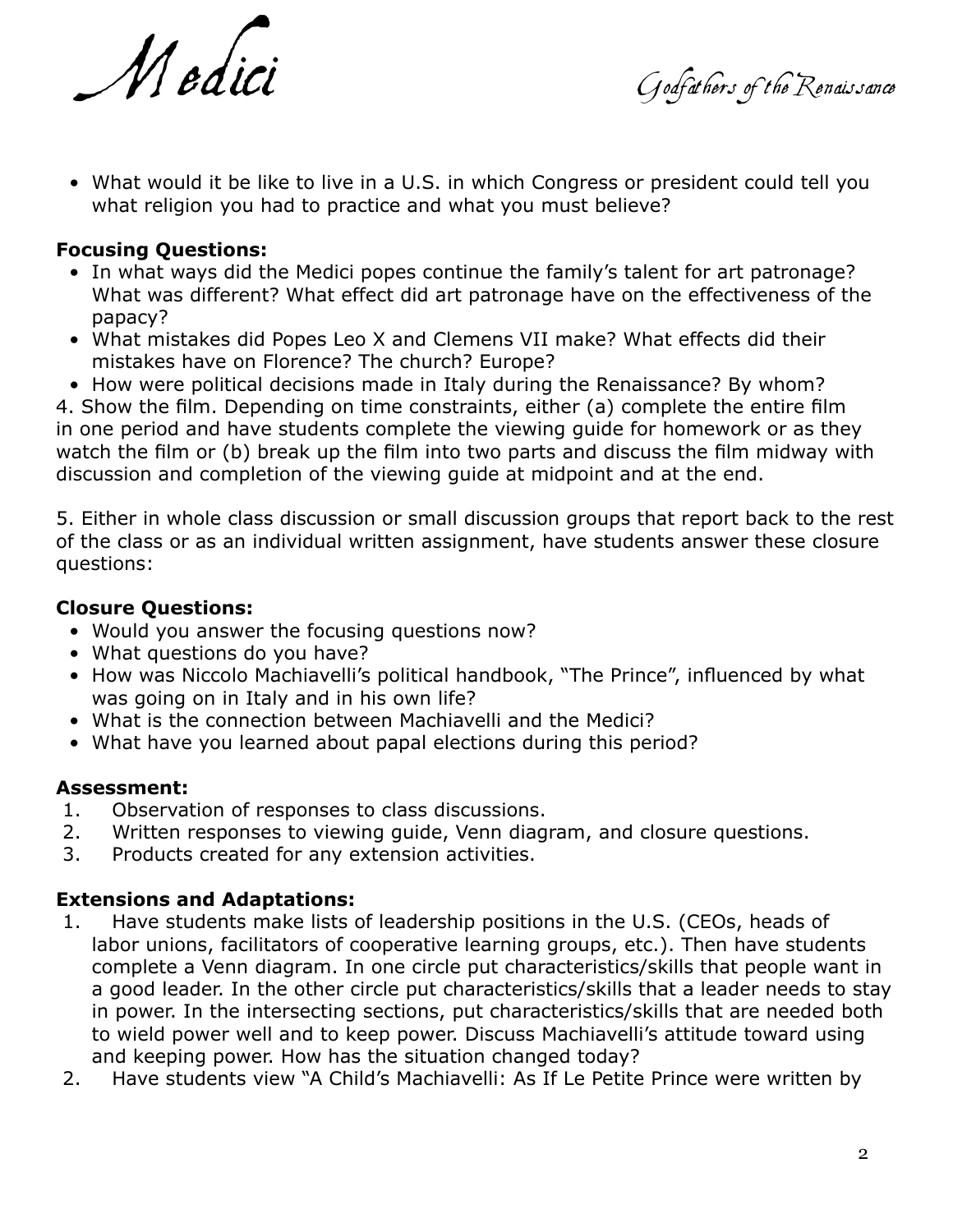Medici Godfathers of the Renaissance

Machiavelli". (Available [here\)](http://www.t0.or.at/ch/hart.htm) Have them make a list of Machiavelli's main ideas based on the Web site.

- 3. Have students read one of the many etext versions of The Prince and summarize Machiavelli's main precepts. Have groups do summaries of specific chapters or sections and then combine them.
- 4. Have groups do comparisons of presidential elections and scandals in the past 50 years looking for examples of Machiavellian behavior. You might also have them look for examples of times when Machiavellian ruthlessness would have been more effective. (One example: Barone, Michael. "Bill, Meet Niccolo." U. S. News & World Report 18 Sept. 1999.)
- 5. Noemie Emery's review of Machiavelli on Modern Leadership: "Why Machiavelli's Iron Rules Are as Timely and Important Today as Five Centuries Ago by Michael A. Ledeen" (National Review 26 July 1999;[go to an online version](http://www.findarticles.com/cf_0/m1282/14_50/55103661/p1/article.jhtml). This discusses Ledeen's acceptance that evil deeds can lead to good outcomes while the moral act may create evil—as Machiavelli suggests. Ledeen cites examples from contemporary history. For example, President Jimmy Carter's refusal to use assassination as a tool against terrorists because he considered it murder resulted in many innocent people being killed in bombing raids. Have students read the review and report on ways modern history justifies Machiavelli's ideas.
- 6. The Catholic Church condemned Machiavelli's works. Argue that this is or is not the reason: The church in those days was against unification since its power both at home and abroad rested on control of Italy, which was easier if Italy was in turmoil.
- 7. Take the [Who Are You? quiz](http://dipsy.pbs.org/empires/medici/medici/quiz.html) on the PBS Web site. Discuss what the terms actually means and the ways in which you agree and disagree with Machiavelli's description of a savvy ruler.
- 8. Machiavelli's writing shows the Renaissance spirit because his work is sprinkled with Latin phrases and examples from Classical sources. He also uses a scientific, medical analogy when he refers to cutting out seditious citizens from the body politic. In what other ways does Machiavelli's work show the influence of the Renaissance?
- 9. Conduct research on the Vatican Museum and art collection and complete a virtual tour of the Vatican. Go to the [Vatican Web site](http://mv.vatican.va/3_EN/pages/MV_Home.html). The material can be overwhelming. It is best to have students focus on one artist, one room, one type of art, one subject, etc. You might also give students a map of the floor of the Vatican and have them plot their trip as they move around, noting their favorites or pieces associated with the Medici or pieces by particular artists, etc. (Without parameters, the tour will turn into a whirwind clicking of the mouse with nothing really noticed or savored.) A copy of the map provided by the Vatican at its Web site is included. You may right click on the map at the virtual tour and copy the map, then zoom in and print it for your students. Print further instructions on the map before copying it for students. You might stipulate which sections are to be visited; provide lines where students are to write in the name of one piece from each section, etc.—depending on what your purposes are.
- 10. Visit the Uffizi Palace, which is now an art gallery housing the Medici collection. Go<br>to the Uffizi Web site to the [Uffizi Web site.](http://www.uffizi.firenze.it/)